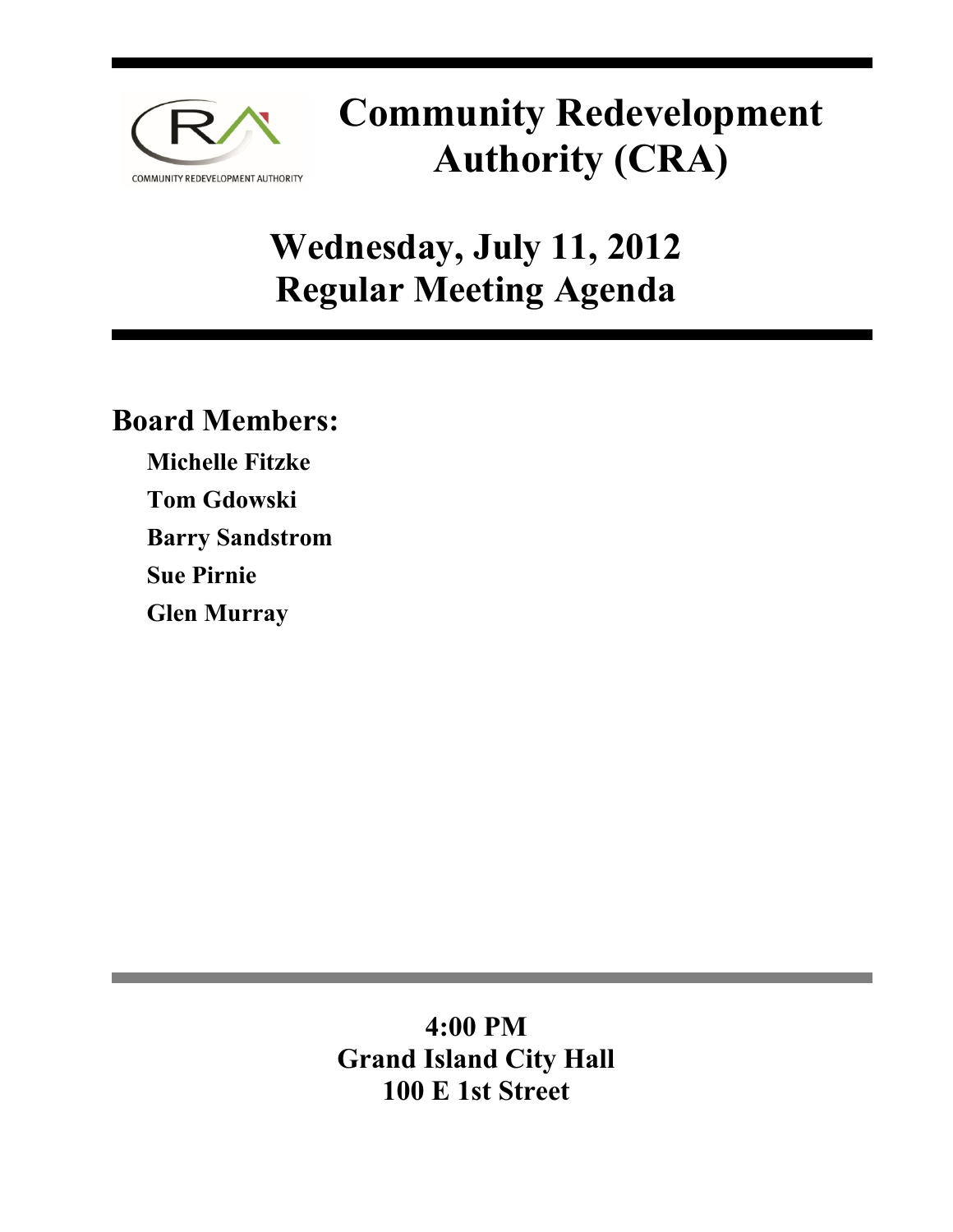#### **Call to Order**

#### **Roll Call**

#### **A - SUBMITTAL OF REQUESTS FOR FUTURE ITEMS**

Individuals who have appropriate items for City Council consideration should complete the Request for Future Agenda Items form located at the Information Booth. If the issue can be handled administratively without Council action, notification will be provided. If the item is scheduled for a meeting or study session, notification of the date will be given.

#### **B - RESERVE TIME TO SPEAK ON AGENDA ITEMS**

This is an opportunity for individuals wishing to provide input on any of tonight's agenda items to reserve time to speak. Please come forward, state your name and address, and the Agenda topic on which you will be speaking.

## **DIRECTOR COMMUNICATION**

This is an opportunity for the Director to comment on current events, activities, and issues of interest to the commission.

#### **A - AGENDA**

A1 Agenda

### **B - MEETING MINUTES**

**B1** June Meeting Minutes

## **C - FINANCIAL REPORTS**

**C1** Financial Reports

#### **D - BILLS**

**D1** July Bills